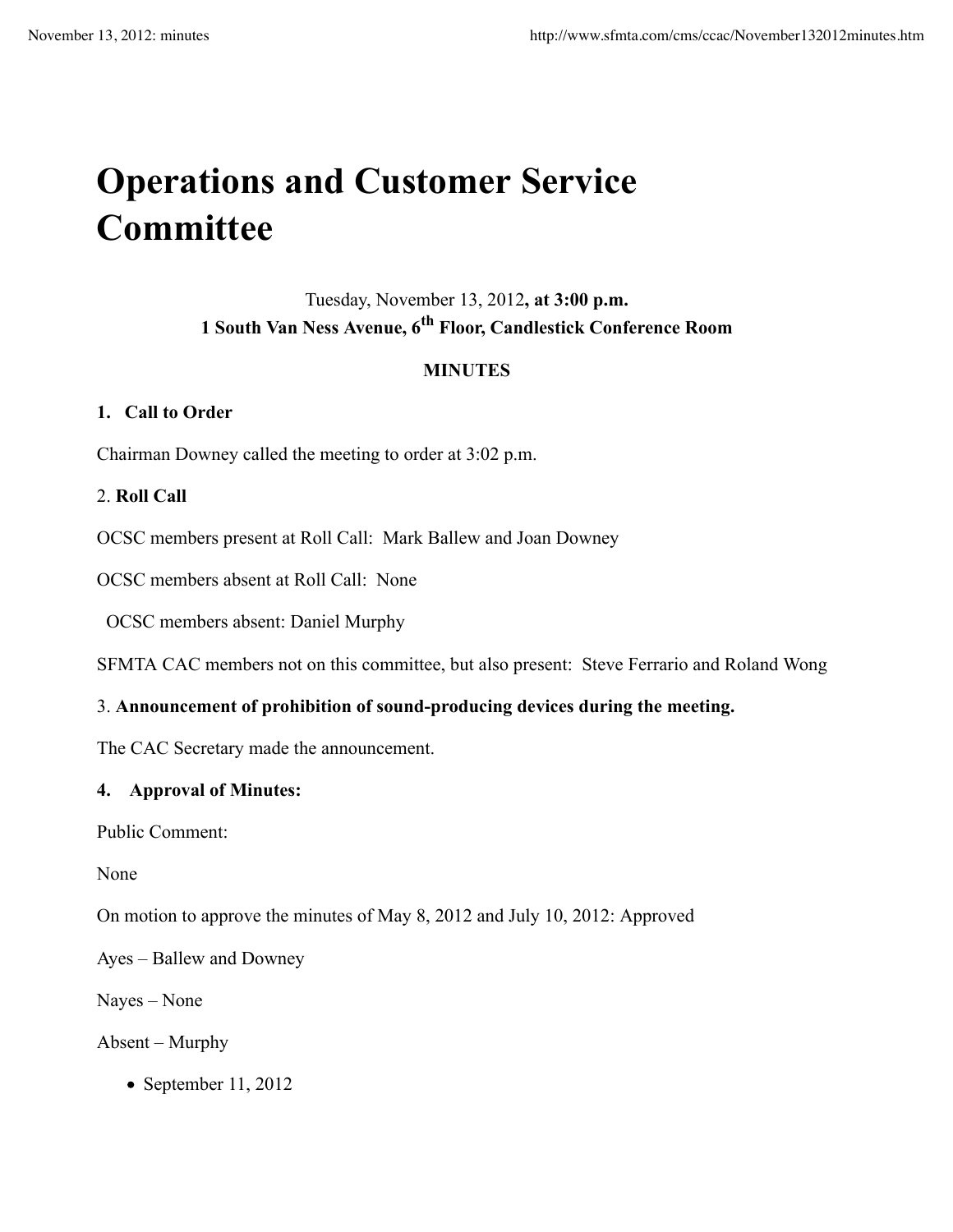Approval of September 11, 2012 minutes is continued to the next meeting.

#### **Public Comment:**

None

## **5. Report of the chairman (For discussion only):**

None

## 6. **Public Comment:**

None

7. **Presentation, discussion and possible action regarding special event planning/coordination.** (Lea Militello, Director, Security Investigations and Enforcement)

Lea Militello gave an overview of coordination and planning for special events. Ms. Militello distributed an action plan that was provided for Fleet Week events. Ms. Militello stated that after special events, staff meets and discuss lessons learned.

## **Public Comment:**

Edward Mason commented on lessons learned for special events; security breaches at Muni bus yard facilities; and events that rely on heavy transportation needs.

## **Motion 121113.01**

The SFMTA CAC recommends that the SFMTA use existing street level platforms to board able-bodied passengers and use the center platform exclusively for people with disabilities for boarding at the end of special events at the ballpark.

On motion to approve Motion 121113.01: Approved

Ayes – Ballew and Downey

Nayes – None

Absent – Daniel Murphy

## **Motion 121113.02**

The SFMTA CAC recommends that the Recreation & Park Department collect a transit fee for special-permitted events to defray the cost of providing extra transportation service.

On motion to approve Motion 121113.02: Approved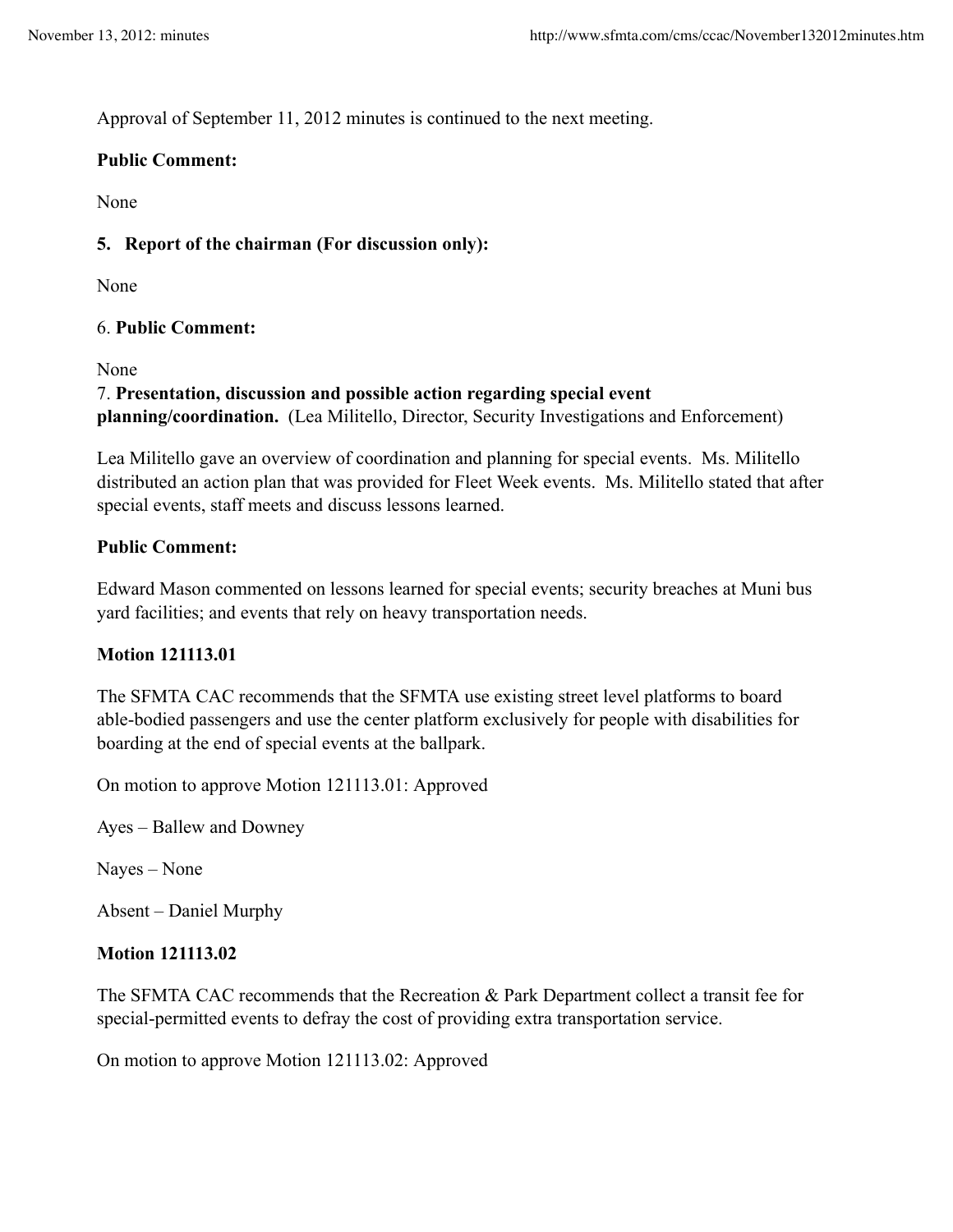Ayes – Ballew and Downey

Nayes – None

Absent – Daniel Murphy

8. **Presentation, discussion and possible action regarding service standards.** (Jason Lee, Performance Manager, Technology & Performance, Finance & Information Technology)

Jason Lee gave an overview of information that is gathered for service standards reporting.

## **Public Comment:**

None

9. **Presentation, discussion and possible action regarding dogs on Muni.** (John Haley, Director, Transit Services)

John Haley discussed the Operations bulletin that discussed pets and service animals that are allowed on Muni.

#### **Public Comment:**

None

## **10. Committee members' requests for information.** (For discussion only)

- Joan Downey stated that the sidewalk by the wayside ramp on  $2^{nd} \&$  Irving Street, which was painted red, had construction work performed by it. After the construction work was completed, that portion of the sidewalk was not re-painted red and cars can park there. Ms. Downey would like to know if that portion of the sidewalk will be re-painted red again.
- Mark Ballew stated that the weekly missed run reports are not being delivered and that the Daily Operations Report on the website has not been updated since February

## **Public Comment:**

Edward Mason inquired how Muni is doing on their Centennial events and if outreach is being done.

## **11. Schedule upcoming Meeting and Agenda Items.** (For discussion only)

Next regular meeting: Tuesday, January 8, 2013 at 3:00 p.m.

1 South Van Ness Avenue, 6<sup>th</sup> Floor, Candlestick Conference Room #6053